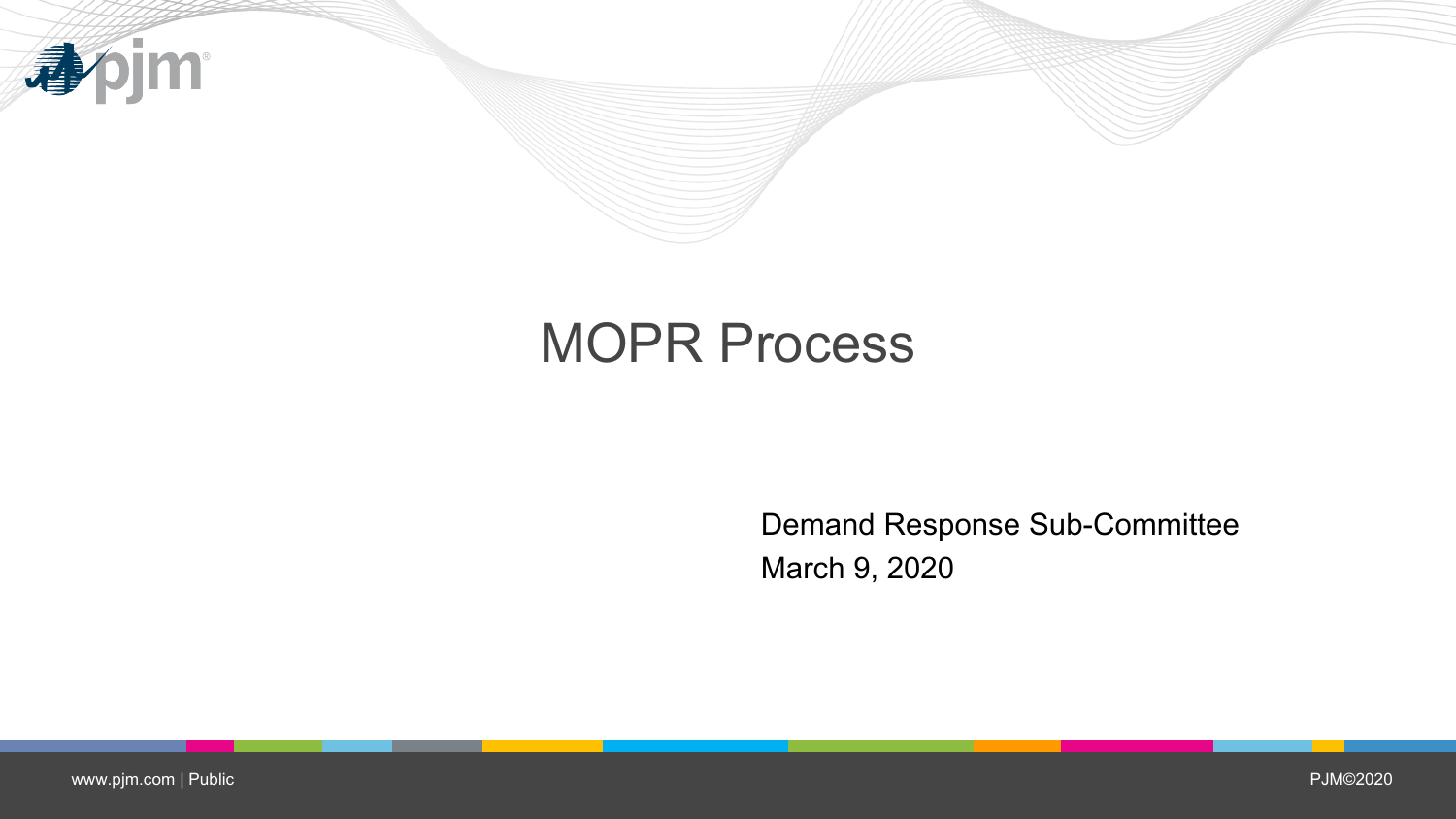## DR Pre-Registration

| Location Zone  |             | <b>LDA</b>         | <b>MW</b> | <b>Exempt</b> | <b>Previously</b><br><b>Cleared</b> | <b>State-</b><br><b>Subsidized</b> | <b>Competitive</b><br><b>Exemption</b> | <b>Confirm</b> |
|----------------|-------------|--------------------|-----------|---------------|-------------------------------------|------------------------------------|----------------------------------------|----------------|
| $\mathbf 1$    | <b>PECO</b> | EMAAC 15           |           |               | n/a                                 | n/a                                | n/a                                    |                |
| 2              | <b>PECO</b> | EMAAC 10           |           | $\mathbf{X}$  |                                     |                                    |                                        |                |
| 3              | <b>PECO</b> | EMAAC 20           |           | X             | $\mathbf{X}$                        | X                                  | n/a                                    |                |
| $\overline{4}$ | <b>PECO</b> | EMAAC <sub>5</sub> |           |               |                                     | $\overline{\phantom{a}}$           |                                        |                |
|                |             |                    |           |               | <b>PJM Identifies</b>               |                                    | <b>CSP Certifies</b>                   |                |

**Digital**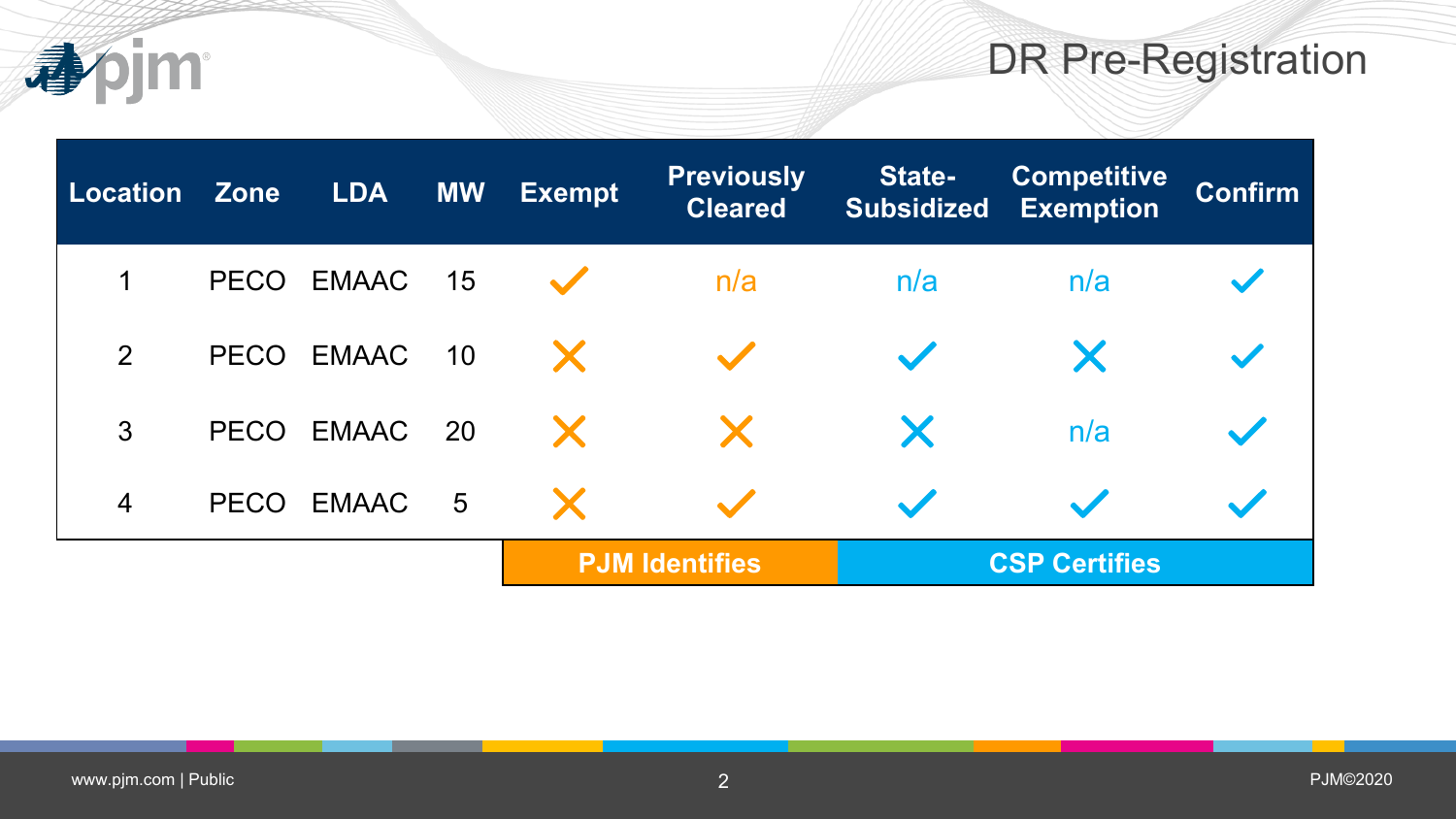

### RPM Resources

| <b>Type</b>              | <b>Category</b>                  | <b>Default MOPR Price</b>                            | <b>RPM Resource</b>             |
|--------------------------|----------------------------------|------------------------------------------------------|---------------------------------|
| Load/Gen Backed          | <b>DR Exempt</b>                 |                                                      |                                 |
|                          | No Subsidy                       | N/A                                                  | <b>PJM PECO DR</b>              |
|                          | <b>Competitive Exemption</b>     |                                                      |                                 |
| Load                     | <b>State Subsidized-New</b>      | Prior 3 BRA's Avg. Offer<br><b>Price for Load DR</b> | PJM PECO DR Load-Sub-New        |
|                          | <b>State Subsidized-Existing</b> | Net ACR $($0)$                                       | PJM PECO DR Load-Sub-Existing   |
| <b>Gen Backed-CT</b>     | <b>State Subsidized-New</b>      | <b>Net CONE</b>                                      | PJM PECO DR CT-Sub-New          |
|                          | <b>State Subsidized-Existing</b> | <b>Net ACR</b>                                       | PJM PECO DR CT-Sub-Existing     |
| <b>Gen Backed-Diesel</b> | <b>State Subsidized-New</b>      | <b>Net CONE</b>                                      | PJM PECO DR Diesel-Sub-New      |
|                          | <b>State Subsidized-Existing</b> | <b>Net ACR</b>                                       | PJM PECO DR Diesel-Sub-Existing |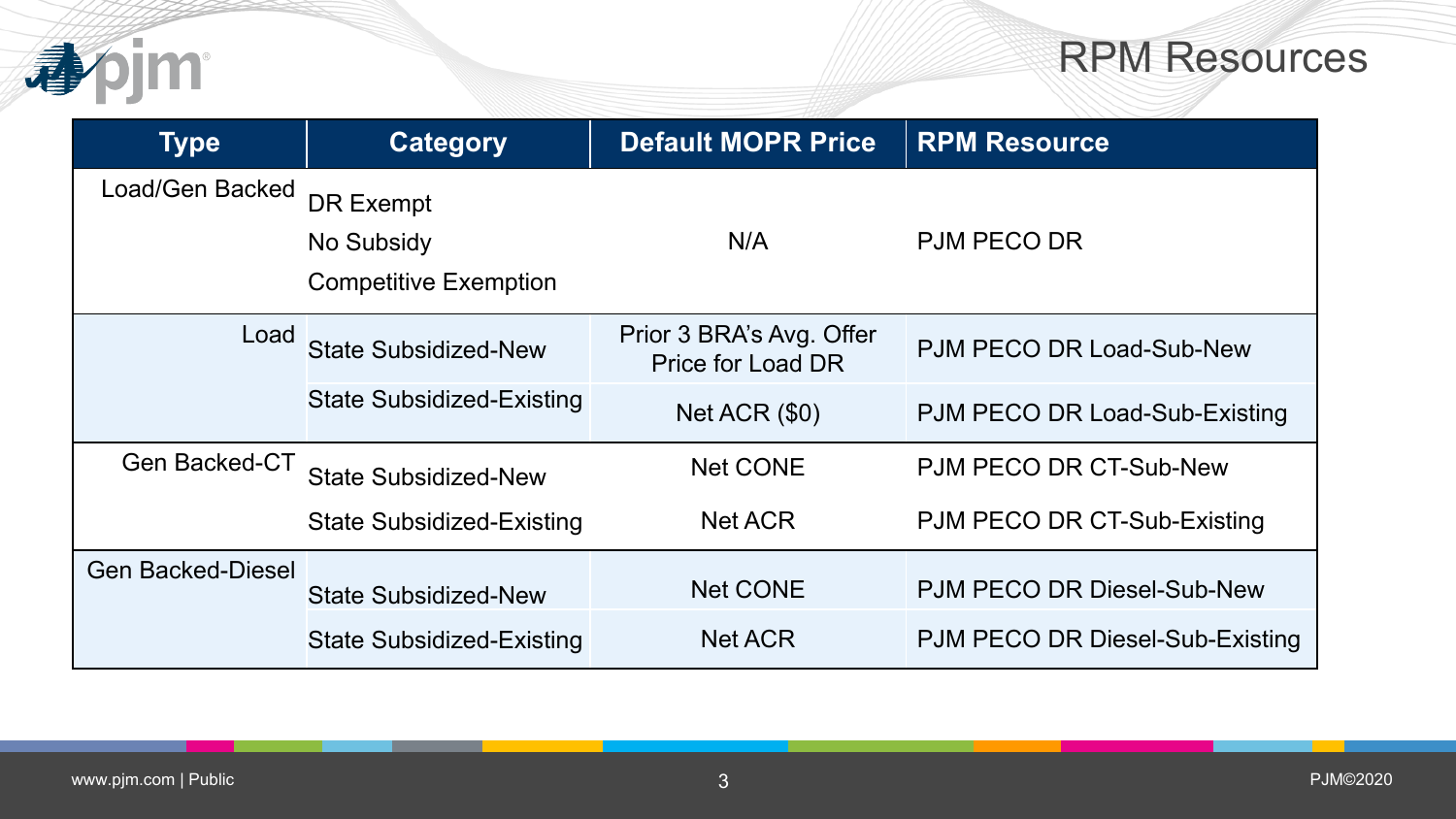

### Resource Setup

| <b>Zone</b> | <b>LDA</b>   | <b>Existing</b><br><b>MW</b> | <b>Planned</b><br><b>MW</b> | Resource*                       | <b>Existing</b><br><b>Annual</b> | Existing<br><b>Summer</b> | <b>Planned</b><br><b>Annual</b> | <b>Planned</b><br><b>Summer</b> | <b>Credit</b><br><b>Required</b> |
|-------------|--------------|------------------------------|-----------------------------|---------------------------------|----------------------------------|---------------------------|---------------------------------|---------------------------------|----------------------------------|
| <b>PECO</b> | <b>EMAAC</b> | 50                           | 15                          |                                 |                                  |                           |                                 |                                 |                                  |
|             |              |                              |                             | <b>PJM PECO DR</b>              |                                  |                           |                                 |                                 |                                  |
|             |              |                              |                             | PJM PECO DR Load-Sub-New        |                                  |                           |                                 |                                 |                                  |
|             |              |                              |                             | PJM PECO DR Load-Sub-Existing   | $\blacksquare$                   |                           |                                 | $\blacksquare$                  |                                  |
|             |              |                              |                             | PJM PECO DR CT-Sub-New          |                                  |                           |                                 |                                 |                                  |
|             |              |                              |                             | PJM PECO DR CT-Sub-Existing     |                                  |                           |                                 |                                 |                                  |
|             |              |                              |                             | PJM PECO DR Diesel-Sub-New      |                                  |                           |                                 |                                 |                                  |
|             |              |                              |                             | PJM PECO DR Diesel-Sub-Existing | $\blacksquare$                   |                           |                                 | $\blacksquare$                  |                                  |

\*Only the applicable resources for each CSP will be modeled

Planned MW will not be categorized in the DR Sell Offer Plan, but rather identified through the resource allocation process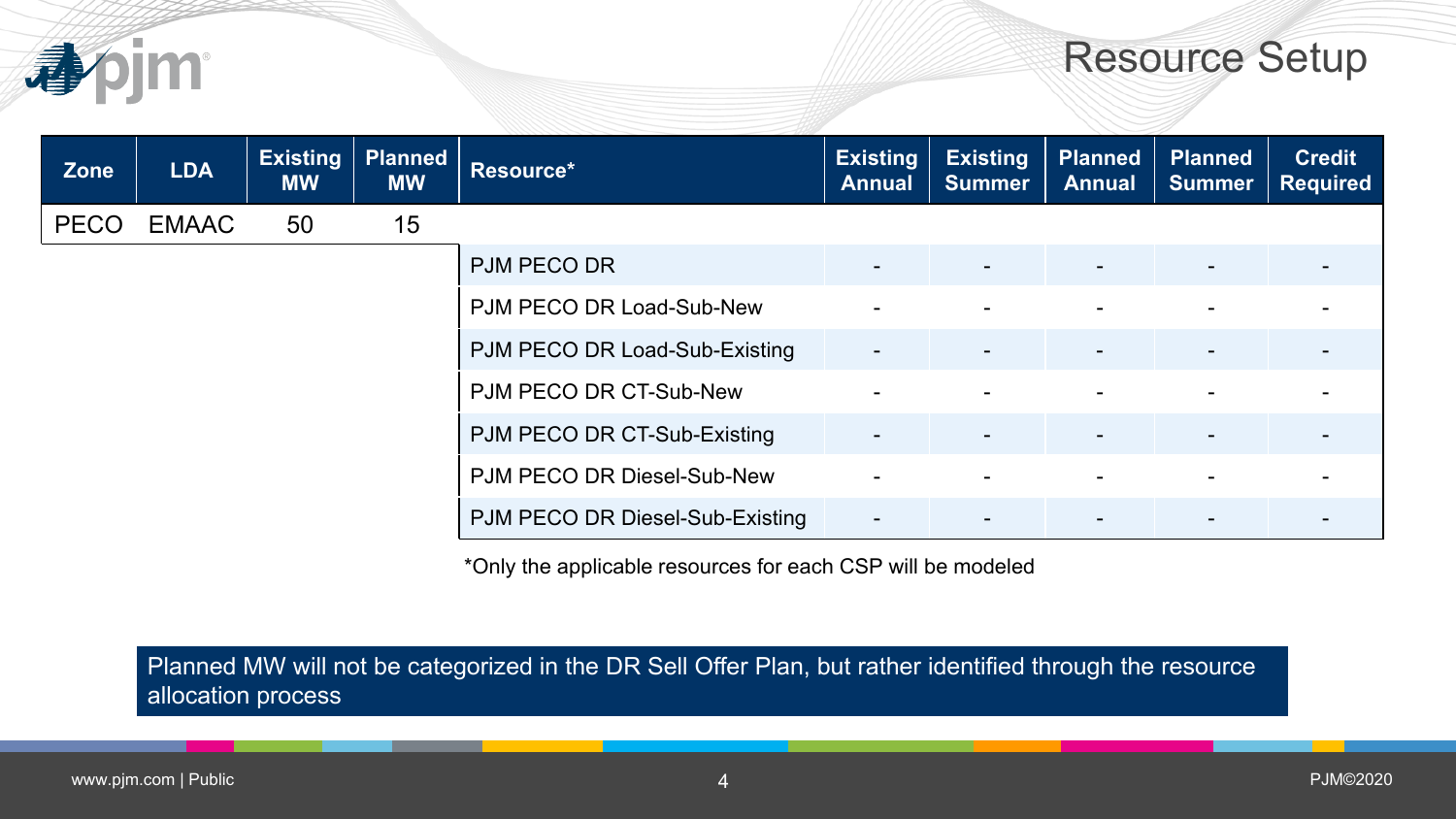

### Pre-Registration

| Location | Zone        | <b>LDA</b>   | Exempt                | Prev.<br><b>Cleared</b> | State-<br><b>Subsidized</b> | Competitive<br><b>Exemption</b> | <b>MW</b> |
|----------|-------------|--------------|-----------------------|-------------------------|-----------------------------|---------------------------------|-----------|
|          | <b>PECO</b> | <b>EMAAC</b> | $\blacktriangleright$ | N/A                     | N/A                         | N/A                             | 15        |
| 2        | <b>PECO</b> | <b>EMAAC</b> | $\checkmark$          | N/A                     | N/A                         | N/A                             | 5         |
| 3        | <b>PECO</b> | <b>EMAAC</b> | $\checkmark$          | N/A                     | N/A                         | N/A                             | 30        |

| Zone        | <b>LDA</b>   | <b>Existing</b><br><b>MW</b> | Planned<br>MW. | Resource <sup>1</sup> | <b>Existing</b><br>Annual | <b>Existing</b><br>Summer | Planned<br>Annual | Planned<br>Summer        | <b>Credit</b><br>Required |
|-------------|--------------|------------------------------|----------------|-----------------------|---------------------------|---------------------------|-------------------|--------------------------|---------------------------|
| <b>PECO</b> | <b>EMAAC</b> | 50                           |                |                       |                           |                           |                   |                          |                           |
|             |              |                              |                | <b>PJM PECO DR</b>    | 25                        | 25                        | -                 | $\overline{\phantom{a}}$ | -                         |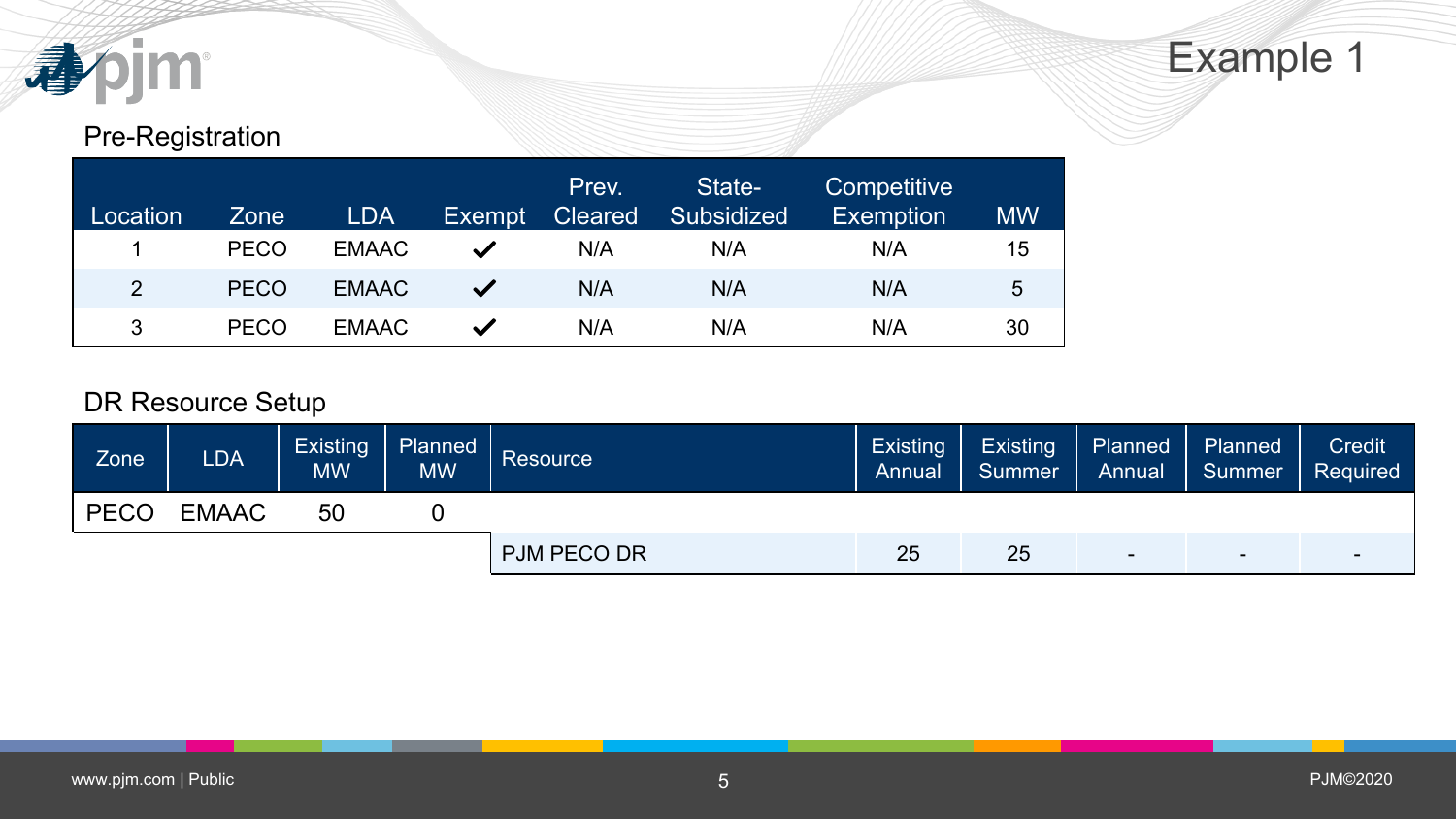

### Pre-Registration

| Location | <b>Zone</b> | <b>LDA</b>   | <b>Exempt</b> | Prev.<br><b>Cleared</b> | State-<br><b>Subsidized</b> | Competitive<br><b>Exemption</b> | <b>MW</b> |
|----------|-------------|--------------|---------------|-------------------------|-----------------------------|---------------------------------|-----------|
|          | <b>PECO</b> | <b>EMAAC</b> |               | N/A                     | N/A                         | N/A                             | 15        |
| 2        | <b>PECO</b> | <b>EMAAC</b> | $\checkmark$  | N/A                     | N/A                         | N/A                             | 5         |
| 3        | <b>PECO</b> | <b>EMAAC</b> |               |                         |                             | N/A                             | 30        |

| Zone        | <b>LDA</b>   | <b>Existing</b><br><b>MW</b> | Planned<br>MW. | <b>Resource</b>    | <b>Existing</b><br>Annual | <b>Existing</b><br><b>Summer</b> | Planned<br>Annual | Planned<br>Summer        | <b>Credit</b><br>Required |
|-------------|--------------|------------------------------|----------------|--------------------|---------------------------|----------------------------------|-------------------|--------------------------|---------------------------|
| <b>PECO</b> | <b>EMAAC</b> | 50                           |                |                    |                           |                                  |                   |                          |                           |
|             |              |                              |                | <b>PJM PECO DR</b> | 25                        | 25                               | -                 | $\overline{\phantom{a}}$ |                           |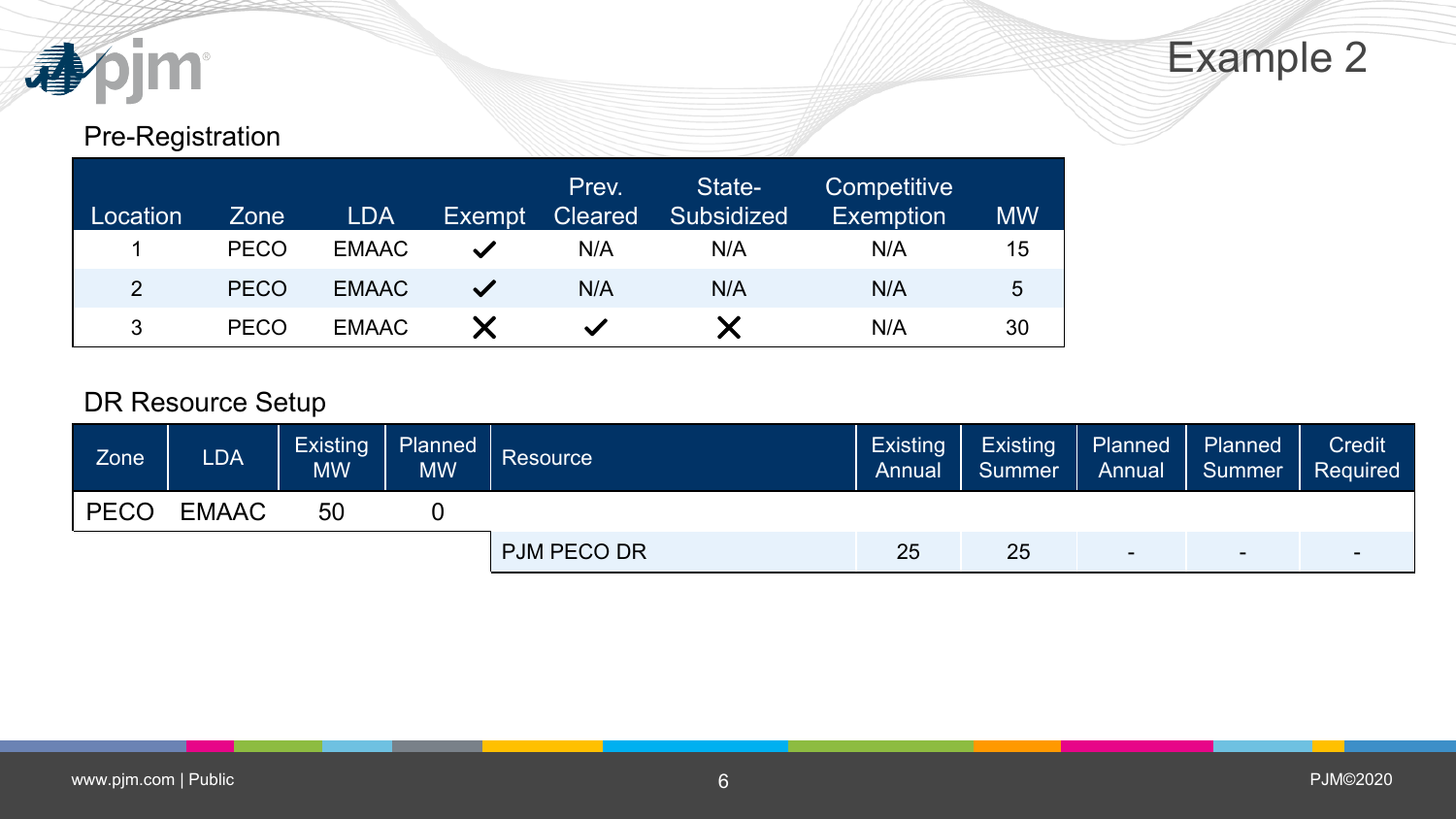

### Pre-Registration

| Location | <b>Zone</b> | <b>LDA</b>   | <b>Exempt</b> | Prev.<br><b>Cleared</b> | State-<br><b>Subsidized</b> | Competitive<br><b>Exemption</b> | <b>MW</b> |
|----------|-------------|--------------|---------------|-------------------------|-----------------------------|---------------------------------|-----------|
|          | <b>PECO</b> | <b>EMAAC</b> | $\checkmark$  | N/A                     | N/A                         | N/A                             | 15        |
| 2        | <b>PECO</b> | <b>EMAAC</b> | $\checkmark$  | N/A                     | N/A                         | N/A                             | 5         |
| 3        | <b>PECO</b> | <b>EMAAC</b> |               | $\checkmark$            |                             | N/A                             | 30        |

| <b>Zone</b> | <b>LDA</b>   | <b>Existing</b><br><b>MW</b> | Planned<br><b>MW</b> | Resource           | <b>Existing</b><br>Annual | <b>Existing</b><br><b>Summer</b> | Planned<br>Annual | Planned<br>Summer | <b>Credit</b><br>Required |
|-------------|--------------|------------------------------|----------------------|--------------------|---------------------------|----------------------------------|-------------------|-------------------|---------------------------|
| <b>PECO</b> | <b>EMAAC</b> | 50                           | 15                   |                    |                           |                                  |                   |                   |                           |
|             |              |                              |                      | <b>PJM PECO DR</b> | 25                        | 25                               | 10                |                   |                           |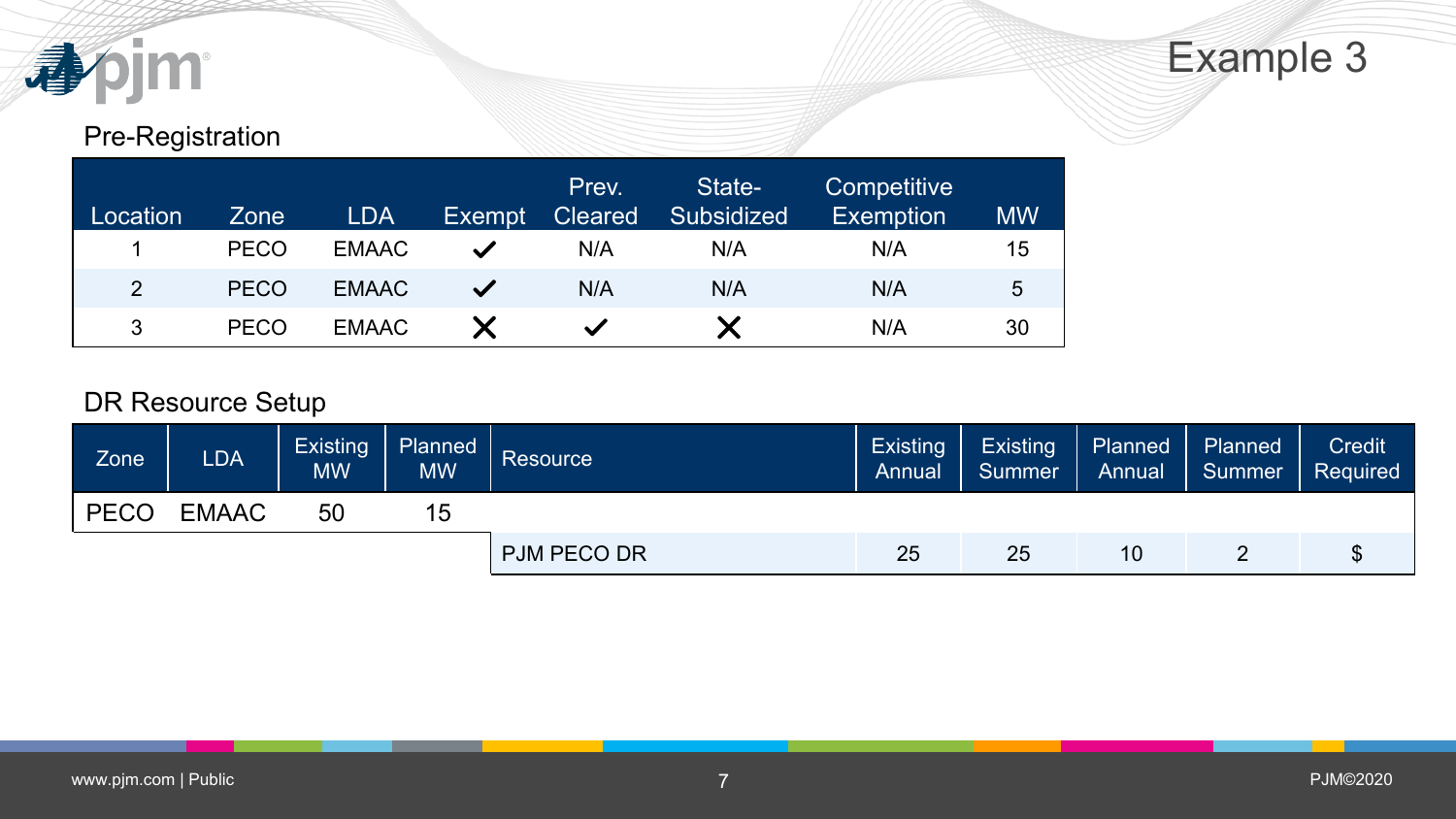

### Pre-Registration

| Location | <b>Zone</b> | <b>LDA</b>   | <b>Exempt</b> | Prev.<br><b>Cleared</b> | State-<br><b>Subsidized</b> | Competitive <sup>1</sup><br><b>Exemption</b> | <b>MW</b> |
|----------|-------------|--------------|---------------|-------------------------|-----------------------------|----------------------------------------------|-----------|
|          | <b>PECO</b> | <b>EMAAC</b> | $\checkmark$  | N/A                     | N/A                         | N/A                                          | 15        |
| 2        | <b>PECO</b> | <b>EMAAC</b> |               | $\checkmark$            | $\checkmark$                |                                              | 5         |
| 3        | <b>PECO</b> | <b>EMAAC</b> |               |                         | $\checkmark$                |                                              | 30        |

| Zone        | <b>LDA</b>   | <b>Existing</b><br><b>MW</b> | Planned<br><b>MW</b> | Resource                      | <b>Existing</b><br>Annual | <b>Existing</b><br>Summer | Planned<br>Annual        | Planned<br>Summer        | <b>Credit</b><br>Required |
|-------------|--------------|------------------------------|----------------------|-------------------------------|---------------------------|---------------------------|--------------------------|--------------------------|---------------------------|
| <b>PECO</b> | <b>EMAAC</b> | 50                           | 0                    |                               |                           |                           |                          |                          |                           |
|             |              |                              |                      | <b>PJM PECO DR</b>            | 12                        | 3                         | $\overline{\phantom{0}}$ | $\blacksquare$           | $\overline{\phantom{0}}$  |
|             |              |                              |                      | PJM PECO DR Load-Sub-Existing | 5                         | $\blacksquare$            | $\sim$                   | $\overline{\phantom{0}}$ | $\blacksquare$            |
|             |              |                              |                      | PJM PECO DR Diesel-Sub-New    | 23                        |                           | $\blacksquare$           | $\overline{\phantom{0}}$ | $\overline{\phantom{0}}$  |